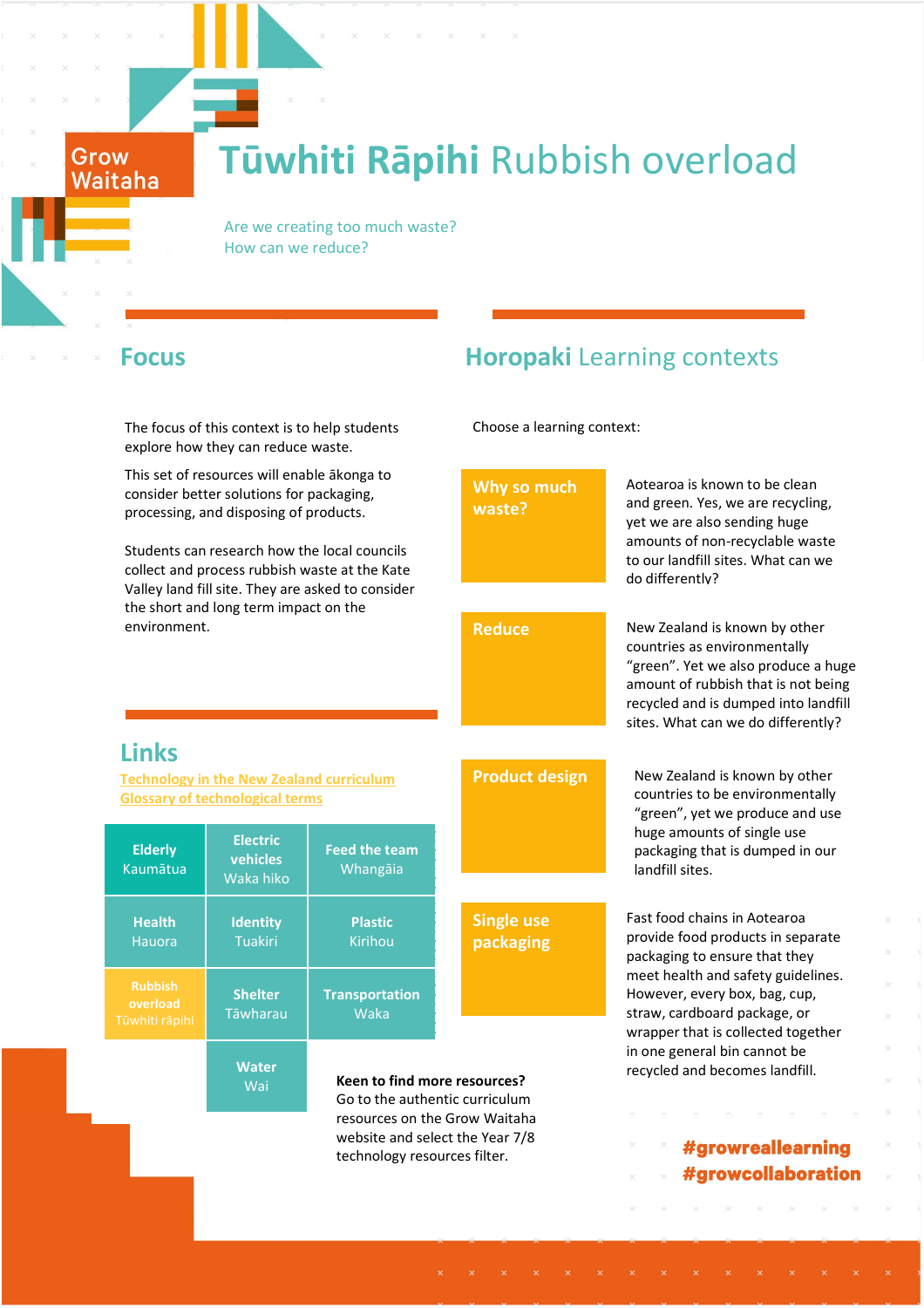

### **Why so much NZ? 25**

**The Context/Horopaki:** New Zealand Aotearoa is known to be clean and green. Yes, we are recycling, yet we are also sending huge amounts of non-recyclable waste to our landfill sites. What can we do differently?

**The Brief 1:** *You are to research how waste from Canterbury homes is disposed of at the Kate Valley landfill and create a quiz for students who take field trips to the site.* 

**The Brief 2:** *You are to design a simple process that your family could use to reduce the amount of waste you send to the landfill. This may start with buying less pre-packaged food.*

#### **(WALT) We are learning to:**

- use a digital tool to create a quiz.
- use a planning tool to create a waste management plan.

#### **Activity 1 Reducing waste**

- 1. Click on Digital resource/rauemi #1 to get an idea of the size and layout of the Kate Valley operation. Please note: there is no sound.
- 2. Click on digital resource 2. Listen or read about Kate Valley and answer the following questions:
	- How many District Councils use the site?
	- When was the first cell built?
	- How many homes can it provide electricity to?
- 3. Students who take field trips to Kate Valley need a quiz to test their understanding. Create a quiz with at least eight questions.
- 4. Use Google Forms[, Kahoot](https://kahoot.com/) or a word processing or presentation tool you like using. Your questions are to be multi-choice. You can use the three questions above to begin with. For example:

How many District Councils use the site?

*a) 3 b) 5 c) 8 d) 10*

- 5. The words below relate to the Kate Valley operation. Write questions about at least three of them.
	- whakapaparanga—layers tāoke—toxic
	- wainuku-groundwater paerongo-sensor
	- kāmera—camera mīhini—machinery
	- mewaro—methane haumaru—safety
	- whakapai—improvement
- 6. Add more questions until you have at least eight.
- 7. Add the correct answers.
- 8. Proofread your quiz carefully and correct any errors.
- 9. Give your quiz an appropriate title.
- 10.Share a copy of your quiz with your teacher.





# REDUCE **REUS RECYCLE**

#### **Activity 2 Family challenge**

In the Canterbury region, we have the opportunity to reduce waste by rethinking what we buy and how it is packaged.

- 1. Get the family involved.
- 2. Take all the food out from your pantry and put it on the kitchen bench.
- 3. Sort the items into those packaged in:
	- Plastics Cardboard
	- Glass Metal
- 4. Have a talk about what you as a family could do differently to reduce waste that goes to our landfills.
- 5. Share the outcome from this discussion with your teacher in a creative way, for example:
	- make a video
	- take a photo and add notes
	- create a Dos and Don'ts checklist
	- interview and film someone in the family.

#### **Digital resources/Rauemi**

1 Kate Valley landfill site videos [https://www.stuff.co.nz/environment/1178943](https://www.stuff.co.nz/environment/117894331/inside-the-south-islands-biggest-dump) [31/inside-the-south-islands-biggest-dump](https://www.stuff.co.nz/environment/117894331/inside-the-south-islands-biggest-dump)

2 Kate Valley site information sheet [http://www.learnz.org.nz/katevalley194/bg](http://www.learnz.org.nz/katevalley194/bg-standard-f/innovation-at-kate-valley)[standard-f/innovation-at-kate-valley](http://www.learnz.org.nz/katevalley194/bg-standard-f/innovation-at-kate-valley)



#### 'SUPPORTING YOU TO MAKE A DIFFERENCE'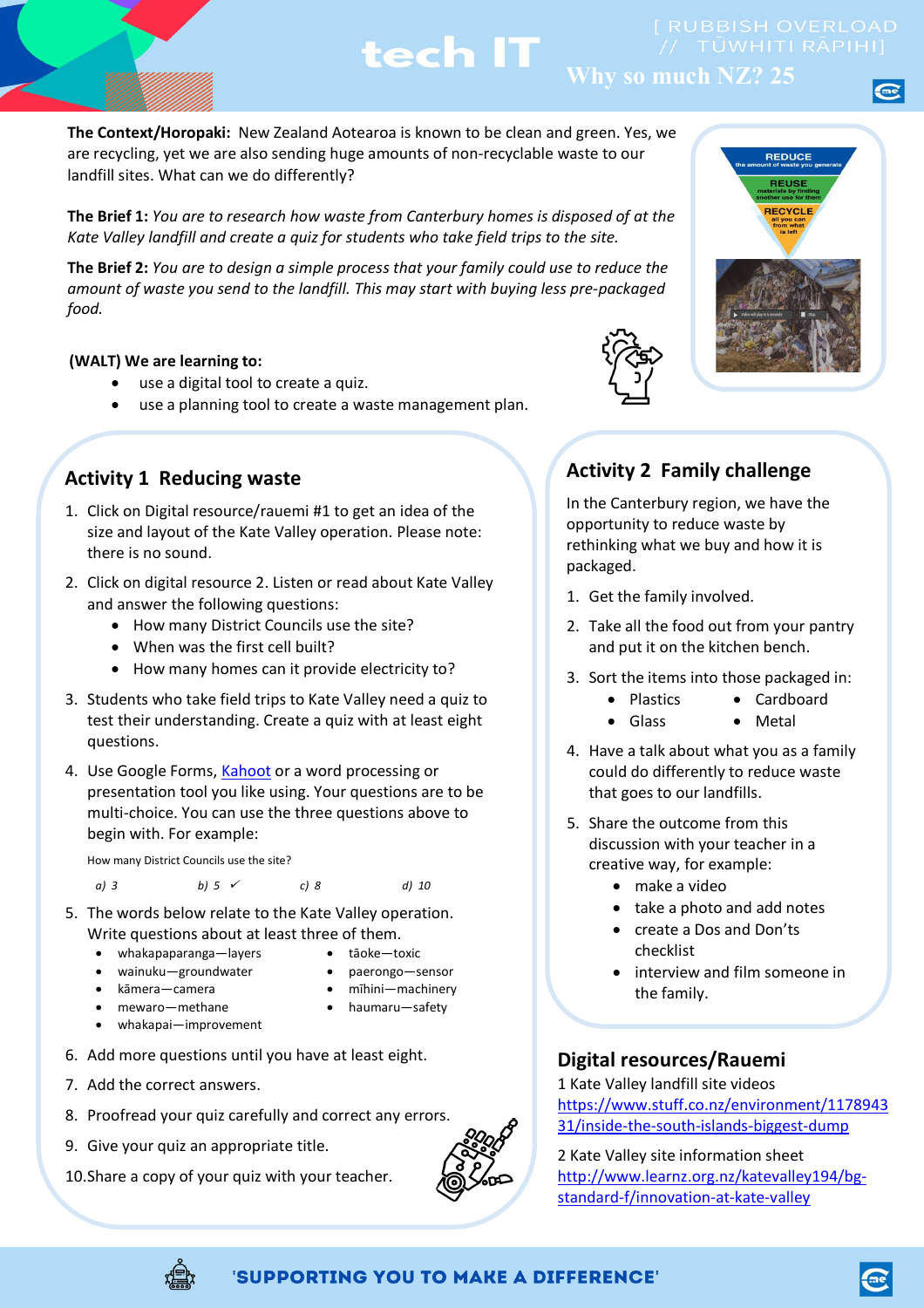**Reduce 26**

**The Context/Horopaki:** New Zealand Aotearoa is known by other countries as environmentally "green". Yet we also produce a huge amount of rubbish that is not being recycled and is dumped into landfill sites. What can we do differently?

**The Brief 1:** *Design a poster that informs and encourages whānau/family to reduce the amount of waste they generate. The focus is on how we manage the green/recycling/refuse waste here in Christchurch/Ōtautahi.*

**The Brief 2:** *Minimising waste? Make a visual display of rubbish to encourage your family/whanau to reduce the negative impact your waste has on the environment.* 

#### **(WALT) We are learning to:**

- use information to inform product design.
- evaluate in real time the impact of rubbish on our environment.

### **Activity 1 Poster design**

*How do we as a community dispose of our rubbish?*

- 1. Watch videos 1, 2, and 3. Write down the key points to use in your poster.
- 2. Sketch two concepts for a poster to encourage your family/whānau to manage their household waste. You should think about:
	- what information from #1 to include
	- what images you will need
	- where to place the text, headings and images
	- what colours you will use
	- the KISS principle—keep it simple!
- 3. Show your two concepts to people in your bubble and ask them for some feedback.
- 4. Select one of your designs and create it as an A3 size poster. It can be drawn, sketched or computer generated and must have clear messaging. You could try canva.com.
- 5. Show your family and ask them for feedback.
- 6. Take a picture and send it to your teacher.

#### **Digital resources/Rauemi**

1 Video—yellow bins <https://www.youtube.com/watch?v=RkXRC4uq544> 2 Video—red bins <https://www.youtube.com/watch?v=mpVkTSuWlTQ> 3 Video—green bins [https://ccc.govt.nz/services/rubbish-and](https://ccc.govt.nz/services/rubbish-and-recycling/greenbin/)[recycling/greenbin/](https://ccc.govt.nz/services/rubbish-and-recycling/greenbin/)

### **Activity 2 Minimise yellow bin waste**

- 1. Select a 3-day period, e.g. Mon–Wed, Tues–Thurs.
- 2. Put several layers of paper into your yellow recycling bin to form a division between what was already in there and what you will collect.
- 3. Three days later—lay down a tarp/old sheet next to the bin. Use sticks, tape or a rope to divide the tarp into four.
- 4. Empty the contents of the bin onto the tarp. Remember, just for the 3-day period.
- 5. Divide the contents into plastic, paper/cardboard, glass and metal. Count up the number of items in each group.
- 6. Do some simple maths. Multiply each group by 120 to calculate items per year. For example: 7 plastic items x 120 = 840 plastic items per year.
- *7.* Show the display of rubbish to your family and ask the question: *How can we as a family reduce the waste and lessen the impact on the environment?*
- 8. Take a picture of the items lying on the tarp.
- 9. Return items to the yellow bin and wash your hands thoroughly.
- 10.Send a picture and some ideas to reduce waste to your teacher.

#### **Material resources/Rauemi**

Paper, pencils, pens Tarp or large sheet of plastic Rope, sticks, or tape





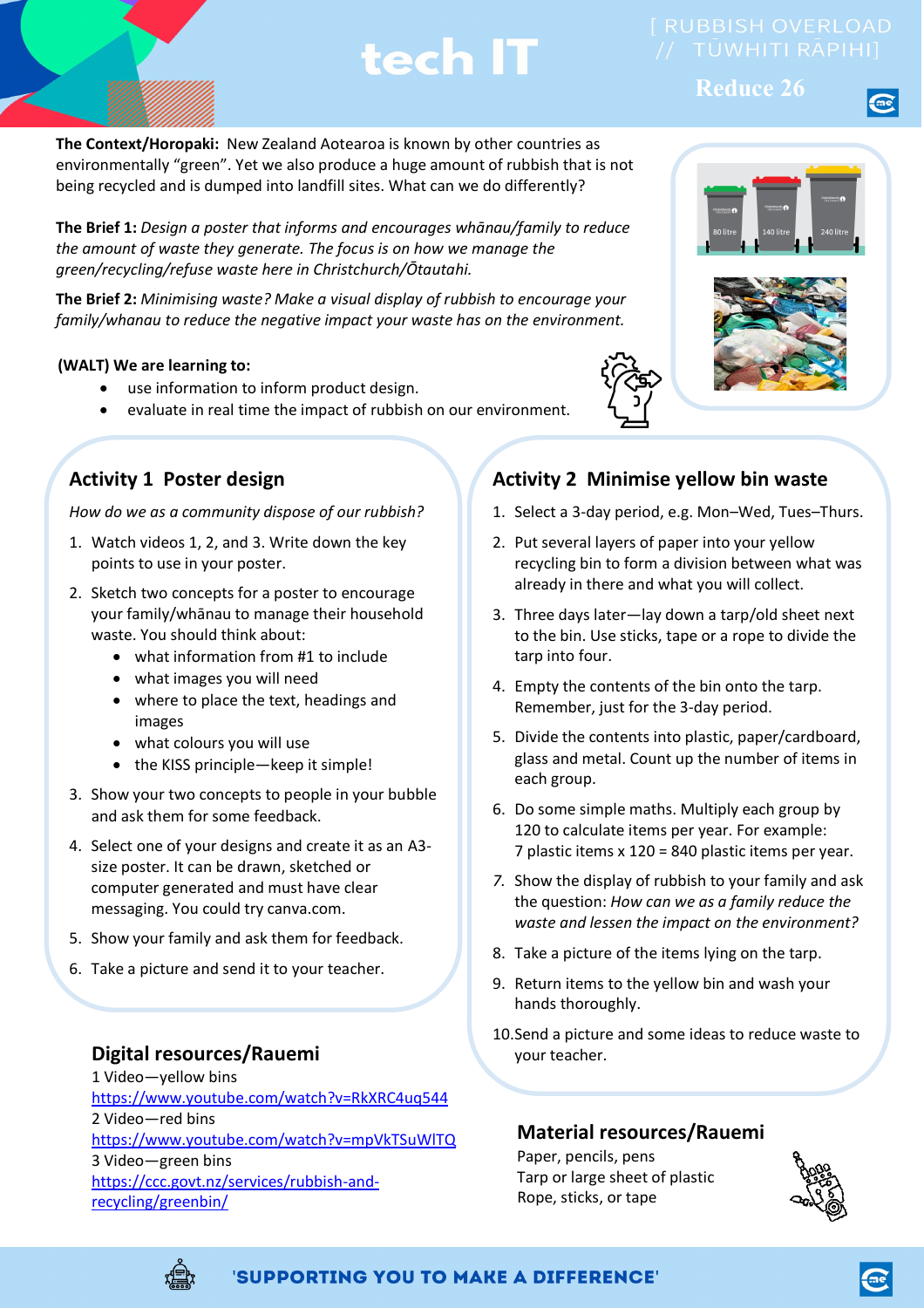**Product design 27**

**The Context/Horopaki:** New Zealand Aotearoa is known by other countries to be environmentally "green", yet we produce and use huge amounts of single use packaging that is dumped in our landfill sites.

**The Brief 1:** *You are to develop a prototype of a new product made from everyday packaging waste at home.* 

**The Brief 2:** *You are to make a 60–second video that showcases your prototype and encourages other students to reuse and upcycle waste packaging materials. Have fun!*

#### **(WALT) We are learning to:**

- develop a prototype of a product from recycled materials
- create a video that captures the key attributes of your outcome.

#### **Activity 1 Recycling/upcycling waste**

- 1. Watch the video clips below and select one product that you wish to create. You could combine some of the techniques from different videos to create a product.
- 2. Before you begin making your product, check with others in the house that it is OK to use the resources you need.
- 3. Create and test your product. The video clips are just ideas to get you started. Be creative, adapt and modify the ideas to create something special.
- 4. Colour, paint or decorate your prototype.
- 5. Think of a 'catchy' name for your design.

#### **Digital resources/Rauemi**

1. Build a balloon car <https://www.youtube.com/watch?v=5gYF5azO6jI> <https://www.youtube.com/watch?v=dR2C1GGJ-9o> <https://www.youtube.com/watch?v=BD353qP2i78>

2. Make a toilet roll dispenser <https://www.youtube.com/watch?v=uUI8d-y1vR4> <https://www.youtube.com/watch?v=qd8RMX8nTI4>

3. Make a marble run <https://www.youtube.com/watch?v=KXhw-b51lcE> <https://www.youtube.com/watch?v=IiFpLbN3UDQ>

4. Build a bird feeder <https://www.youtube.com/watch?v=wduCroN-kS8>







#### **Activity 2 Product video**

- 1. Plan and record a 60–second video to show off your prototype to others.
- 2. Write a script for your video and include these key attributes.
	- Identify the product—what is it and what is it made of?
	- Clearly name it.
	- Describe the product's function—what does it do?
	- Explain how it operates.
- 3. Shoot a video that is no more than 60 seconds.
- 4. Get some feedback and re-record if necessary.
- 5. Send the video clip to your teacher.

#### **Material resources/Rauemi**

Resources to make the outcome you choose, such as: plastic bottles, scissors, knives, straws, food skewers, glue, tape, cardboard, paper, balloons

'SUPPORTING YOU TO MAKE A DIFFERENCE'